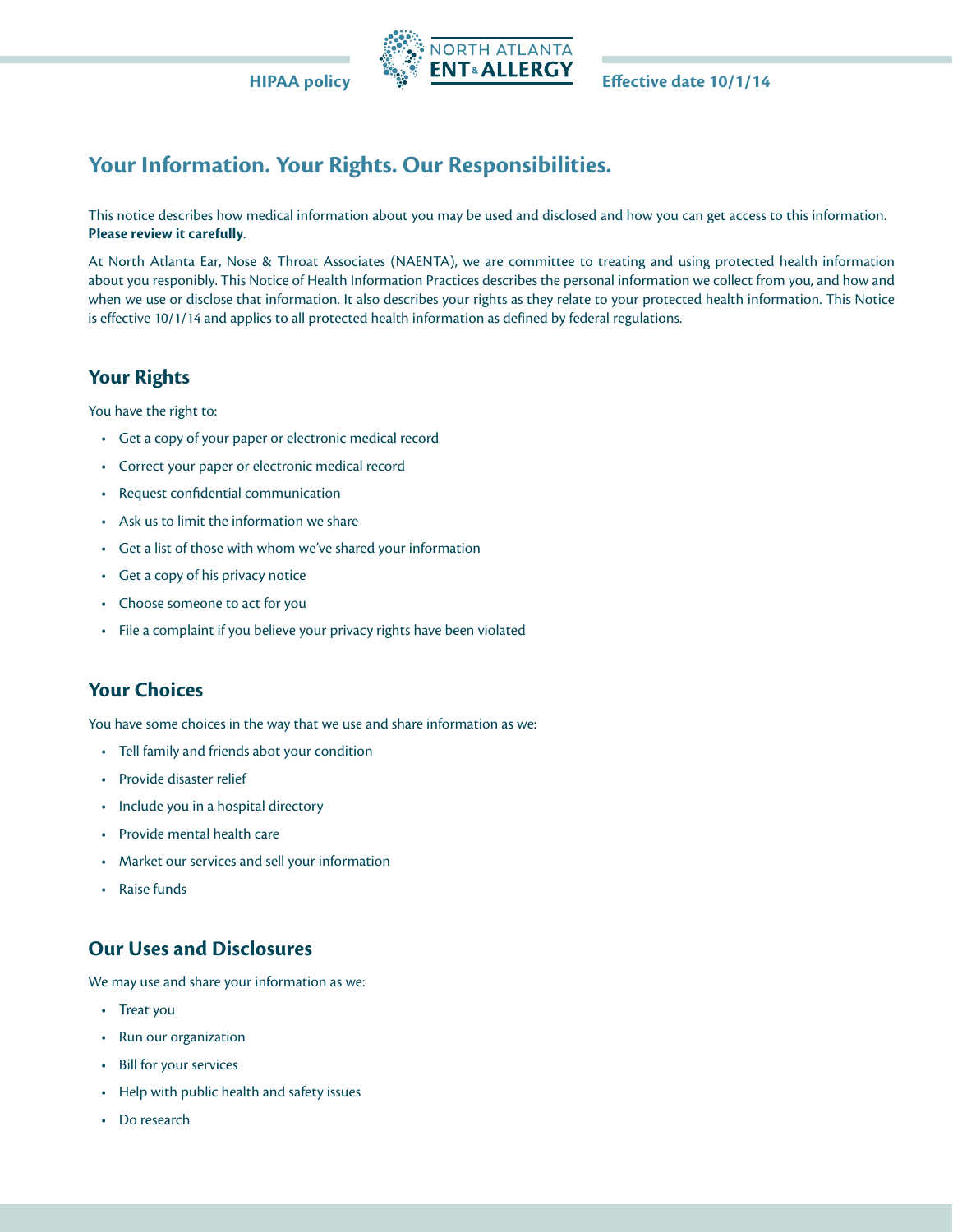

- Comply with the law
- Respond to organ and tissue donation requests
- Work with a medical examiner or funeral director
- Address workers' compensation, law enforcement, and other government requests
- Respond to lawsuits and legal actions

## **Your Rights**

#### **When it comes to your health information, you have certain rights.**

This section explains your rights and some of our responsibilities to help you.

#### **Get an electronic or paper copy of your medical record**

- You can ask to see or get an electronic or paper copy of your medical record and other health information we have about you. Ask us how to do this.
- We will provide a copy or a summary of your health information, usually within 30 days of your request. We may charge a reasonable, cost‐based fee.

### **Ask us to correct your medical record**

- You can ask us to correct health information about you that you think is incorrect or incomplete. Ask us how to do this.
- We may say "no" to your request, but we'll tell you why in writing within 60 days.

### **Request confidential communications**

- You can ask us to contact you in a specific way (for example, home or office phone) or to send mail to a different address.
- We will say "yes" to all reasonable requests.

### **Ask us to limit what we use or share**

- You can ask us not to use or share certain health information for treatment, payment, or our operations. We are not required to agree to your request, and we may say "no" if it would affect your care.
- If you pay for a service or health care item out‐of‐pocket in full, you can ask us not to share that information for the purpose of payment or our operations with your health insurer. We will say "yes" unless a law requires us to share that information.

### **Get a list of those with whom we've shared information**

- You can ask for a list (accounting) of the times we've shared your health information for six years prior to the date you ask, who we shared it with, and why.
- We will include all the disclosures except for those about treatment, payment, and health care operations, and certain other disclosures (such as any you asked us to make). We'll provide one accounting a year for free but will charge a reasonable, cost-based fee if you ask for another one within 12 months.

### **Get a copy of this privacy notice**

 You can ask for a paper copy of this notice at any time, even if you have agreed to receive the notice electronically. We will provide you with a paper copy promptly.

#### **Choose someone to act for you**

- If you have given someone medical power of attorney or if someone is your legal guardian, that person can exercise your rights and make choices about your health information.
- We will make sure the person has this authority and can act for you before we take any action.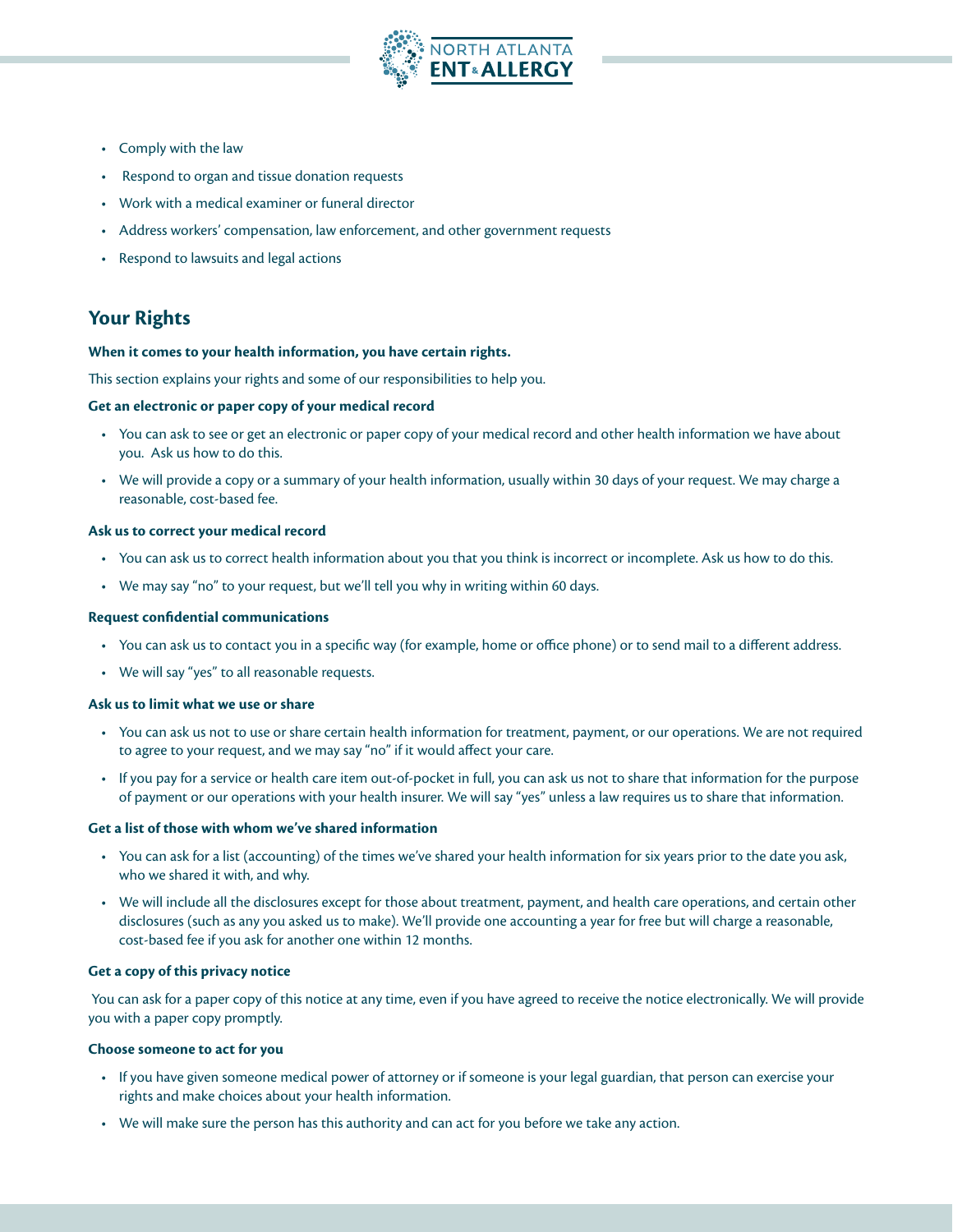

#### **File a complaint if you feel your rights are violated**

- You can complain if you feel we have violated your rights by contacting us using the information on page 1.
- You can file a complaint with the U.S. Department of Health and Human Services Office for Civil Rights by sending a letter to 200 Independence Avenue, S.W., Washington, D.C. 20201, calling 1‐ 877‐696‐6775, or visiting **www.hhs.gov/ocr/privacy/hipaa/complaints/.**
- We will not retaliate against you for filing a complaint.

## **Your Choices**

**For certain health information, you can tell us your choices about what we share.** If you have a clear preference for how we share your information in the situations described below, talk to us. Tell us what you want us to do, and we will follow your instructions.

In these cases, you have both the right and choice to tell us to:

- Share information with your family, close friends, or others involved in your care
- Share information in a disaster relief situation
- Include your information in a hospital directory

*If you are not able to tell us your preference, for example if you are unconscious, we may go ahead and share your information if we believe it is in your best interest. We may also share your information when needed to lessen a serious and imminent threat to health or safety.*

In these cases we never share your information unless you give us written permission:

- Marketing purposes
- Sale of your information
- Most sharing of psychotherapy notes

In the case of fundraising:

• We may contact you for fundraising efforts, but you can tell us not to contact you again.

## **Our Uses and Disclosures**

#### **How do we typically use or share your health information?**

We typically use or share your health information in the following ways.

#### **Treat you**

• We can use your health information and share it with other professionals who are treating you.

*Example: A doctor treating you for an injury asks another doctor about your overall health condition.*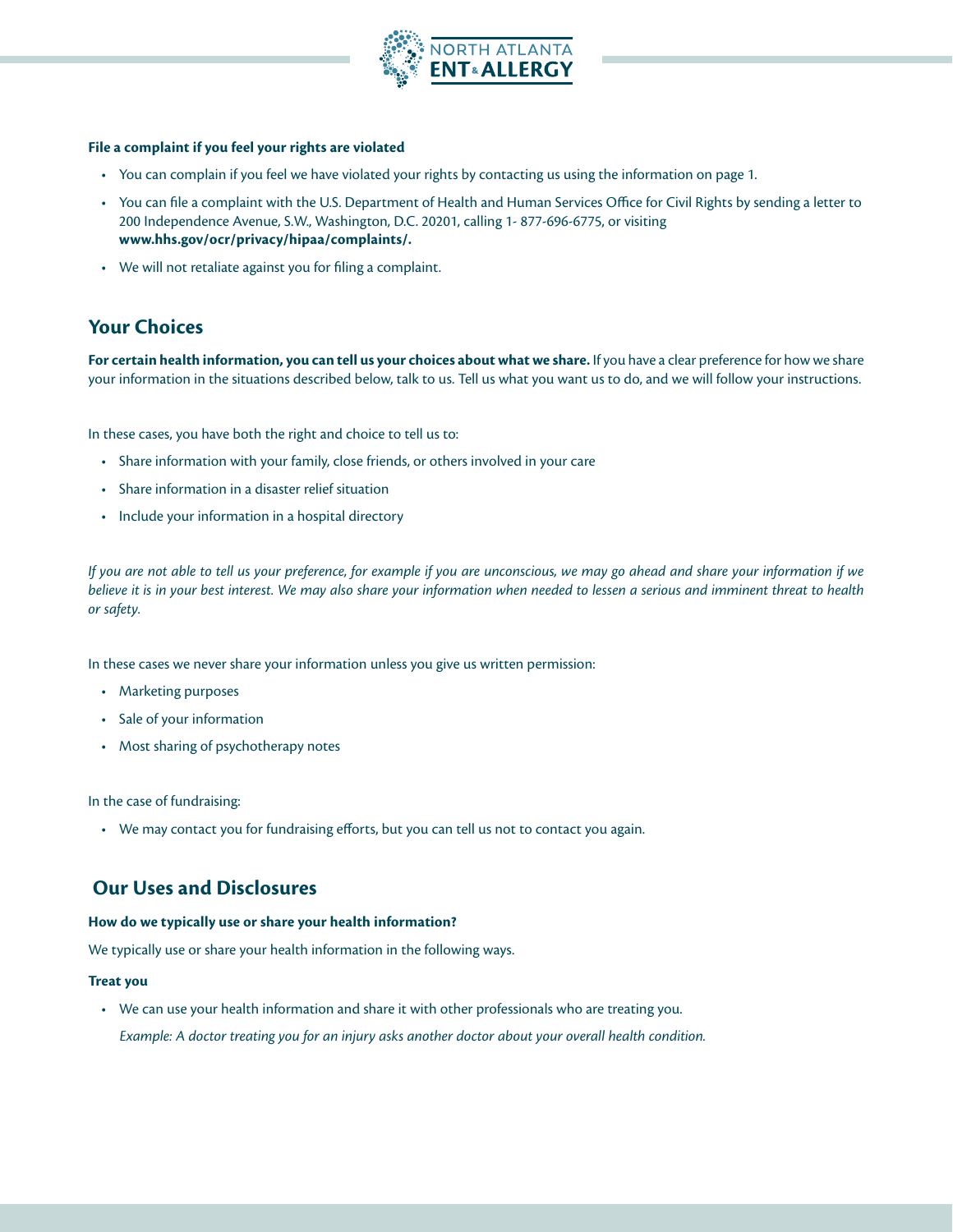

#### **Run our organization**

• We can use and share your health information to run our practice, improve your care, and contact you when necessary. *Example: We use health information about you to manage your treatment and services.*

#### **Bill for your services**

• We can use and share your health information to bill and get payment from health plans or other entities. *Example: We give information about you to your health insurance plan so it will pay for your services*.

#### **How else can we use or share your health information?**

We are allowed or required to share your information in other ways – usually in ways that contribute to the public good, such as public health and research. We have to meet many conditions in the law before we can share your information for these purposes. For more information see: **www.hhs.gov/ocr/privacy/hipaa/understanding/consumers/index.html.**

#### **Help with public health and safety issues**

We can share health information about you for certain situations such as:

- Preventing disease
- Helping with product recalls
- Reporting adverse reactions to medications
- Reporting suspected abuse, neglect, or domestic violence
- Preventing or reducing a serious threat to anyone's health or safety

### **Do research**

We can use or share your information for health research.

#### **Comply with the law**

We will share information about you if state or federal laws require it, including with the Department of Health and Human Services if it wants to see that we're complying with federal privacy law.

#### **Respond to organ and tissue donation requests**

We can share health information about you with organ procurement organizations.

### **Work with a medical examiner or funeral director**

We can share health information with a coroner, medical examiner, or funeral director when an individual dies.

#### **Address workers' compensation, law enforcement, and other government requests**

We can use or share health information about you:

• For workers' compensation claims